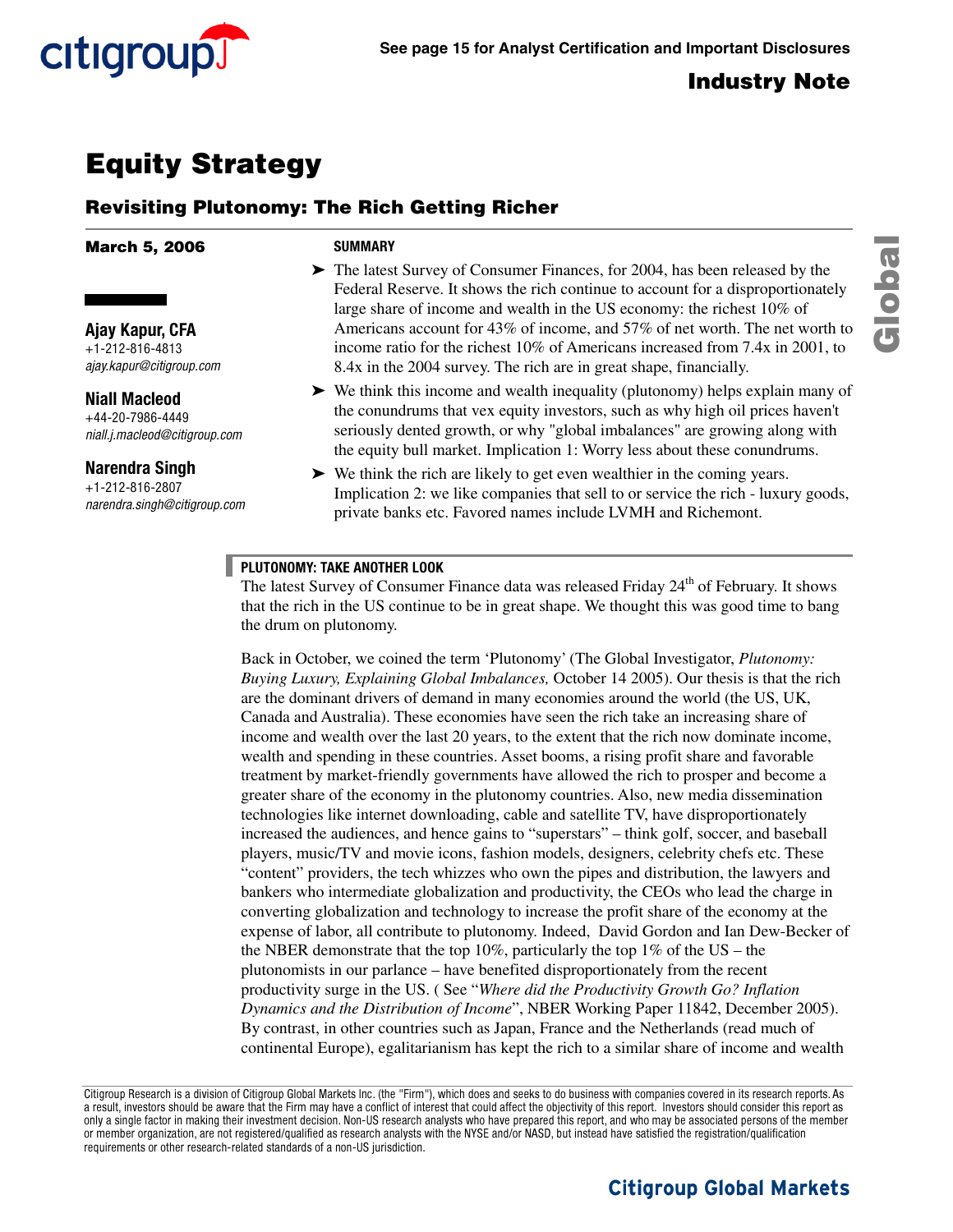

that they accounted for in the 1980s – in other words, they haven't really gotten any richer, in relative terms.

We believe that the plutonomy thesis helps explain some of the conundrums that vex so many equity investors, such as why high oil prices haven't slowed the global economy, why consumer confidence might be low yet consumption remains robust in the US, why savings rates are low, and why the dollar depreciation hasn't done much for the US trade deficit.

Why as equity investors do we care about these issues? Despite being in great shape, we think that global capitalists are going to be getting an even greater share of the wealth pie over the next few years, as capitalists benefit disproportionately from globalization and the productivity boom, at the relative expense of labor. As we believe plutonomy explains away some of the conundrums we highlighted above, we are very relaxed about these issues.

Indeed, if the rich keep getting richer, as we suggest, savings rates might get even worse in the plutonomy countries. If plutonomy explains away many conundrums that our equity clients worry about, then this suggests the risk premia ascribed to equities might be too high.

Furthermore, if the rich will be getting even richer in the coming years, this bodes extremely well for businesses selling to or servicing the rich, be it for example luxury goods stocks or private banks. The rich are a growing and captive market, who have the nice habit of relatively little price elasticity. The plutonomy basket of luxury goods stocks, private banks etc. has handsomely outperformed the S&P500 index since 1986, and we expect similar outperformance from these types of stocks in the years to come. In the last 3 months alone, these stocks have outperformed the MSCI AC World index by 7%.

For these reasons, the recently released US Survey of Consumer Finances, which confirms that the rich continue to get wealthier and account for a disproportionate share of income and wealth in the US, is important. It confirms that the dynamics of plutonomy are still intact.

#### SURVEY OF CONSUMER FINANCES

The Federal Reserve recently released their triennial Survey of Consumer Finances (SCF), conducted in 2004, which looks at the state of household finances in aggregate and by various sub-categories. The data shows that the gap in incomes and wealth between the rich and the poor in the US shows no signs of significant change, and that the richest 10 and 20% of Americans continue to earn disproportionately high chunks of national income, and own an even higher share of the national wealth.

Figures 1 and 2 show the income and wealth shares of the top two deciles, the next two quintiles and the remaining 40% of US households. We have lumped the bottom  $40\%$  into one to emphasize how relatively small their income and wealth shares are.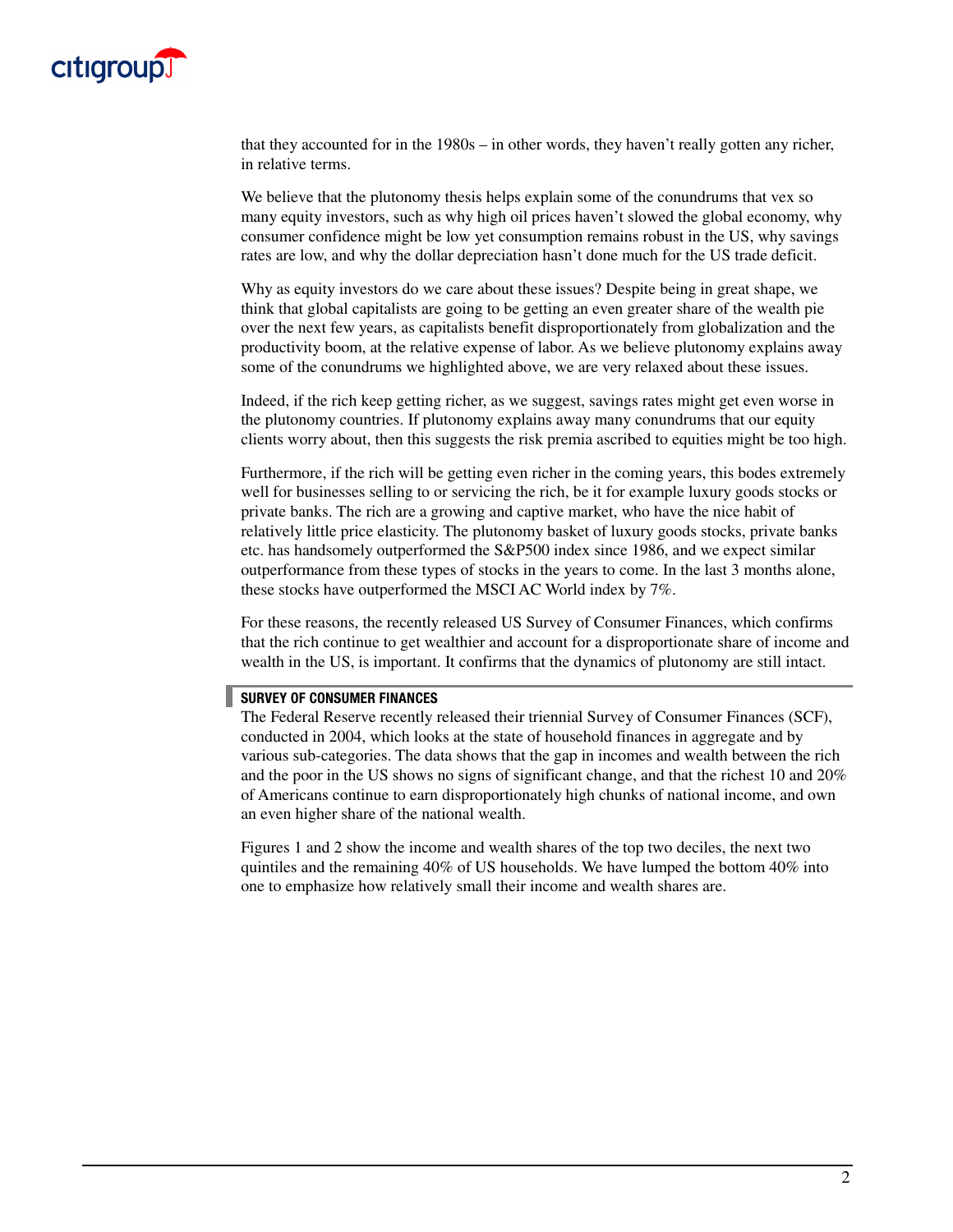

| <b>Survey</b>               | 1995                                            | 1998  | 2001  | 2004  |  |
|-----------------------------|-------------------------------------------------|-------|-------|-------|--|
| <b>Percentile of income</b> | <b>Mean Income</b> in thousands of 2004 dollars |       |       |       |  |
| Top 10%                     | 215.8                                           | 254.5 | 322.4 | 302.1 |  |
| <b>Next 10%</b>             | 85.7                                            | 92.2  | 104.4 | 106.5 |  |
| <b>Next 20%</b>             | 57.0                                            | 63.0  | 69.4  | 69.1  |  |
| <b>Next 20%</b>             | 37.1                                            | 39.4  | 42.9  | 43.4  |  |
| Bottom 40%                  | 14.9                                            | 16.3  | 18.2  | 18.5  |  |
|                             | <b>Share</b>                                    |       |       |       |  |
| Top 10%                     | 39%                                             | 41%   | 45%   | 43%   |  |
| Next 10%                    | 16%                                             | 15%   | 14%   | 15%   |  |
| <b>Next 20%</b>             | 21%                                             | 20%   | 19%   | 20%   |  |
| <b>Next 20%</b>             | 14%                                             | 13%   | 12%   | 12%   |  |
| Bottom 40%                  | 11%                                             | 11%   | 10%   | 10%   |  |

**Figure 1. U.S. Plutonomy Remained Intact in 2004: Based on the Consumer Finance Survey, the Top 10% of the Families Accounted For 43% of Income, while the bottom 40% of Families Accounted For Only 10% of Income**

*Source: Survey of Consumer Finances, Federal Reserve Board, and Citigroup Investment Research*

**Figure 2. Little Change in the Net Worth Share in 2004: The Top 10% of Income Groups Account for 57% of Households' total Net Worth While the Bottom 40% Has 9% of Net Worth**

|                             | 1995                                               | 1998         | 2001    | 2004    |  |
|-----------------------------|----------------------------------------------------|--------------|---------|---------|--|
| <b>Percentile of income</b> | <b>Mean Net Worth in thousands of 2004 dollars</b> |              |         |         |  |
| Top 10%                     | 1,338.0                                            | 1,793.9      | 2,406.7 | 2,534.4 |  |
| Next 10%                    | 316.8                                              | 377.1        | 486.6   | 485.0   |  |
| Next 20%                    | 198.5                                              | 238.3        | 311.3   | 342.8   |  |
| Next 20%                    | 126.0                                              | 146.6        | 171.4   | 193.8   |  |
| Bottom 40%                  | 76.1                                               | 83.5         | 89.0    | 97.3    |  |
|                             |                                                    | <b>Share</b> |         |         |  |
| Top 10%                     | 51%                                                | 55%          | 57%     | 57%     |  |
| Next 10%                    | 12%                                                | 12%          | 12%     | 11%     |  |
| Next 20%                    | 15%                                                | 15%          | 15%     | 15%     |  |
| Next 20%                    | 10%                                                | 9%           | 8%      | 9%      |  |
| Bottom 40%                  | 12%                                                | 10%          | 8%      | 9%      |  |

*Source: Survey of Consumer Finances, Federal Reserve Board, and Citigroup Investment Research*

The top 10%, whose mean annual income level was U\$302,000 in 2004 have lost out a little in terms of their share of income, with this falling from a peak of 45% of national income in 2001 to "just" 43% of total US income, in 2004. Meanwhile, the fortunes of the next  $10\%$ improved modestly, to 15% of total income. The top 20% account in aggregate for 58% of total income (down from 59% in 2001). By contrast, the bottom  $40\%$  account for only  $10\%$ of total income. The top 10% earn over four times as much as the bottom 40% combined.

The share of the wealth continues to be even more aggressively skewed, with the top 10% accounting for 57% of the national wealth, as they did in 2001. In total, the top 20% account for 68% of total income; the bottom 40%, for just 9%.

The overall point here is that the rich continue to be in great shape, in relative terms. Indeed, their net wealth to income ratio (Figure 3) has risen since the 2001 survey was published. It now stands at 8.4, in other words, net wealth is over eight times annual income. In 1995 this ratio was a relatively meager 6.2. We think this rising wealth is the real reason why the rich are happy to keep consuming, and are behaving rationally in so doing. They simply do not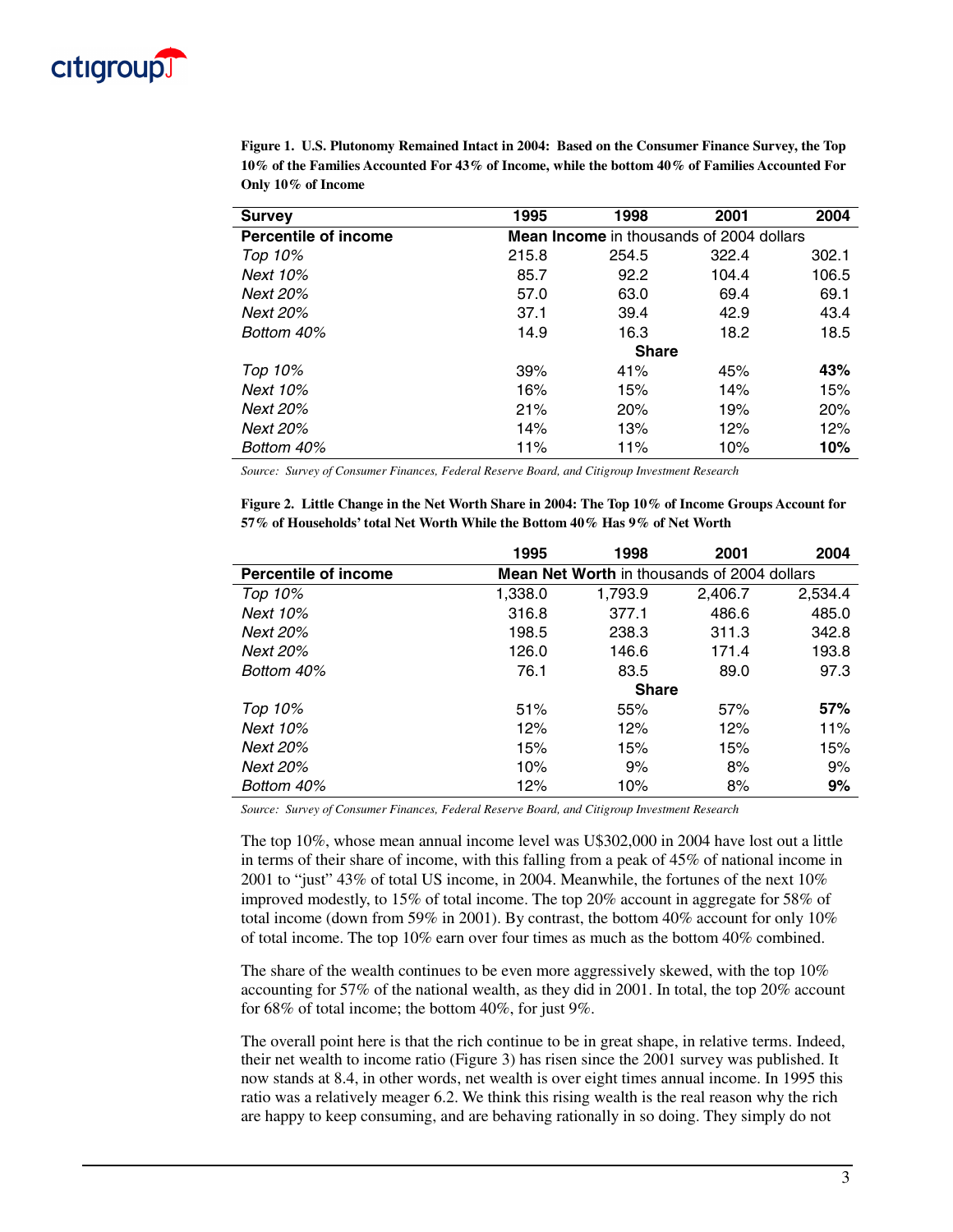

need to save as much to maintain a healthy wealth balance, as they did in prior decades, because their wealth is growing rapidly.

**Figure 3. U.S.: Net Worth to Income Ratio for the Top 10% Is High and Rising. Drives and Sustains High Consumption out of Their Wealth and Income; Keeping Aggregate Savings Rate Low and Current Account Deficit Large**



*Source: Survey of Consumer Finances, Federal Reserve Board, and Citigroup Investment Research*

#### IT'S NEVER BEEN MORE EXPENSIVE TO BE RICH....

п

Another new data point we have is the CLEW (Cost of Living Extremely Well) Index from Forbes Magazine for 2005 (in our original Plutonomy note back in October, we didn't have the latest data point for the year 2005).

CLEWI is an inflation index of the cost of luxury goods. It measures such things as the cost of suite at the Four Seasons in New York (up 15% year on year) and a kilo of Imperial Beluga caviar (at US\$6840, up 40% year on year). In 2005, the CLEW Index rose 4%, while US CPI rose at 3.6%. Luxury goods still have relative pricing power. The 0.4% gap might not sound all that impressive, but bear in mind that a stronger US dollar, probably helped check this inflation rate (many luxury goods come from Europe, but the CLEWI is a measure in dollars). At any rate, the year to year fortunes of the CLEWI versus the CPI are less relevant. The long-term chart says it all (Figure 4). The most recent data point just confirms that in the search for pricing power, we'd rather be in luxury goods, than low end consumer businesses.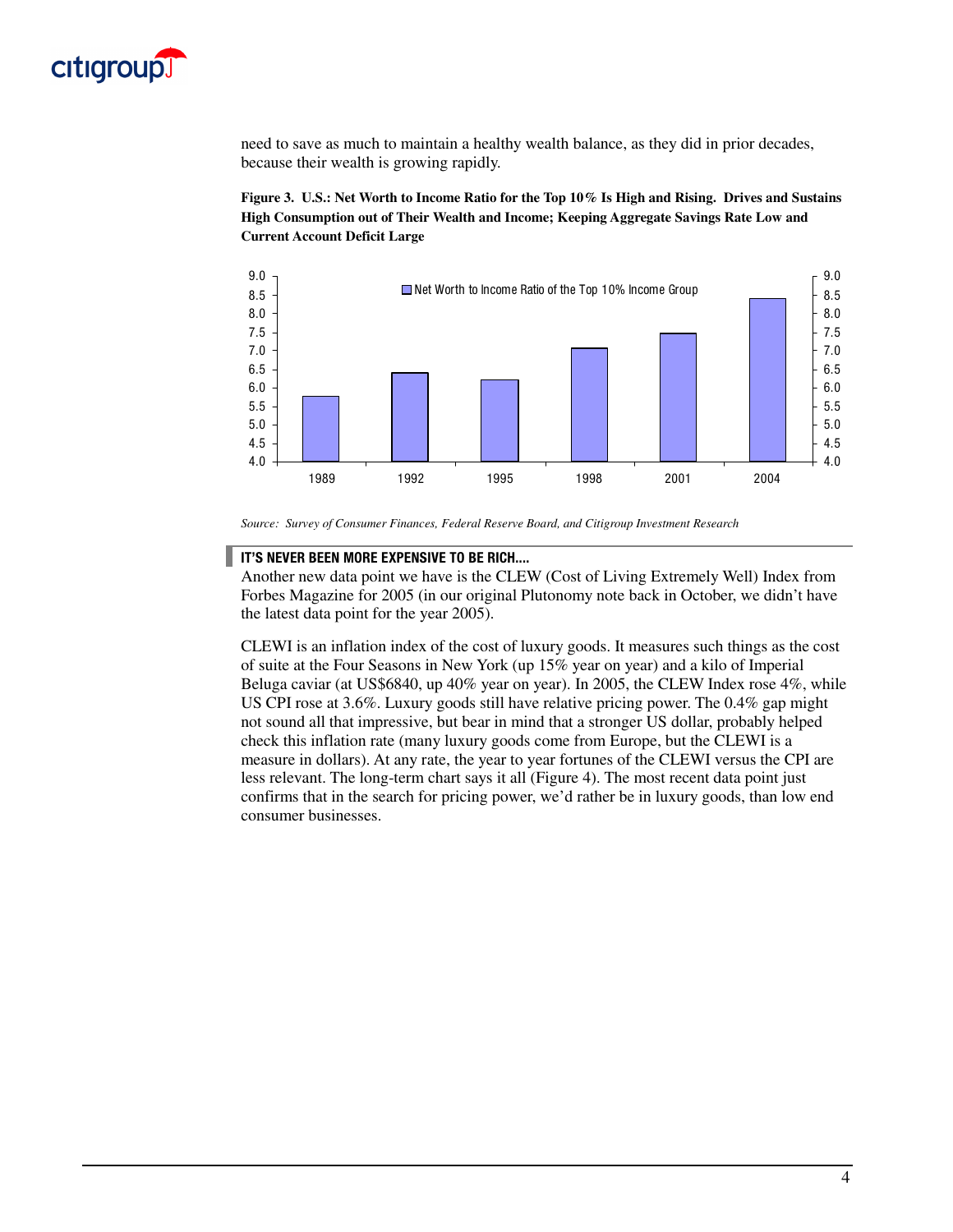

#### **Figure 4. Forbes "The Cost of Living Extremely Well Index" – Pricing Power for Luxury Goods Much Stronger than Overall CPI Over Time**



*Source: Citigroup Investment Research, and Forbes*

#### THE 4 CONUNDRUMS

This is a good time, with the release of the latest SCF data, to reiterate our plutonomy thesis, and how when viewed through the prism of plutonomy, many of the apparent conundrums in the world seem less tricky to digest.

#### ➤ **1) Oil and the Consumer.**

We have heard constantly that oil will slow consumption down as it eats into disposable income. But it remains a conundrum to many that consumption has remained robust, despite oil prices remaining high. What's going on? We don't see a conundrum. As we wrote about in September (The Global Investigator, *Is Oil Relevant for Equities,* September 2 2005), in the plutonomy countries, the rich are such a massive part of the economy, that their relative insensitivity to rising oil prices makes US\$60 oil something of an irrelevance. For the poorest in society, high gas and petrol prices are a problem. But while they are many in number, they are few in spending power, and their economic influence is just not important enough to offset the economic confidence, well-being and spending of the rich.

#### ➤ **2) Consumer Confidence and Consumer Spending**

A second related conundrum, and one that ex Fed Vice–Chairman Roger Ferguson spoke of as long ago as 2001, is why consumer confidence and spending have not moved in sync with prior patterns. As Mr. Ferguson put it "A somewhat puzzling feature of the recent period has been that, despite the sharp weakening in sentiment, household spending appears thus far to have held up well. How these apparently conflicting signals will be resolved going forward is not at all apparent from today's vantage point, and will bear close scrutiny." Remarks to the University of North Carolina School of Law, Feb 27 2001**.** This thesis came up again last year in relation to Hurricane Katrina, when consumer confidence fell sharply, yet consumption (ex autos) was just fine.

Again, we see this as being a lot easier to understand if viewed through the prism of plutonomy. While the average consumer might not be feeling great, the important consumers – the richest 20%, who account, as we've shown, for 58% of income – are in good shape. Rather than focus on consumer sentiment indicators like the Conference Board sentiment index, we highlight our own February Citigroup Smith Barney/CNBC Affluent Investor Poll. Affluent investors appear quite optimistic about the future prospects. Indeed the more affluent they are, the more upbeat they are about future prospects. "*Projections for the next year are positive among all investors. About two in five believe they will be better off financially in the coming year and 39% foresee things being no worse. An even brighter*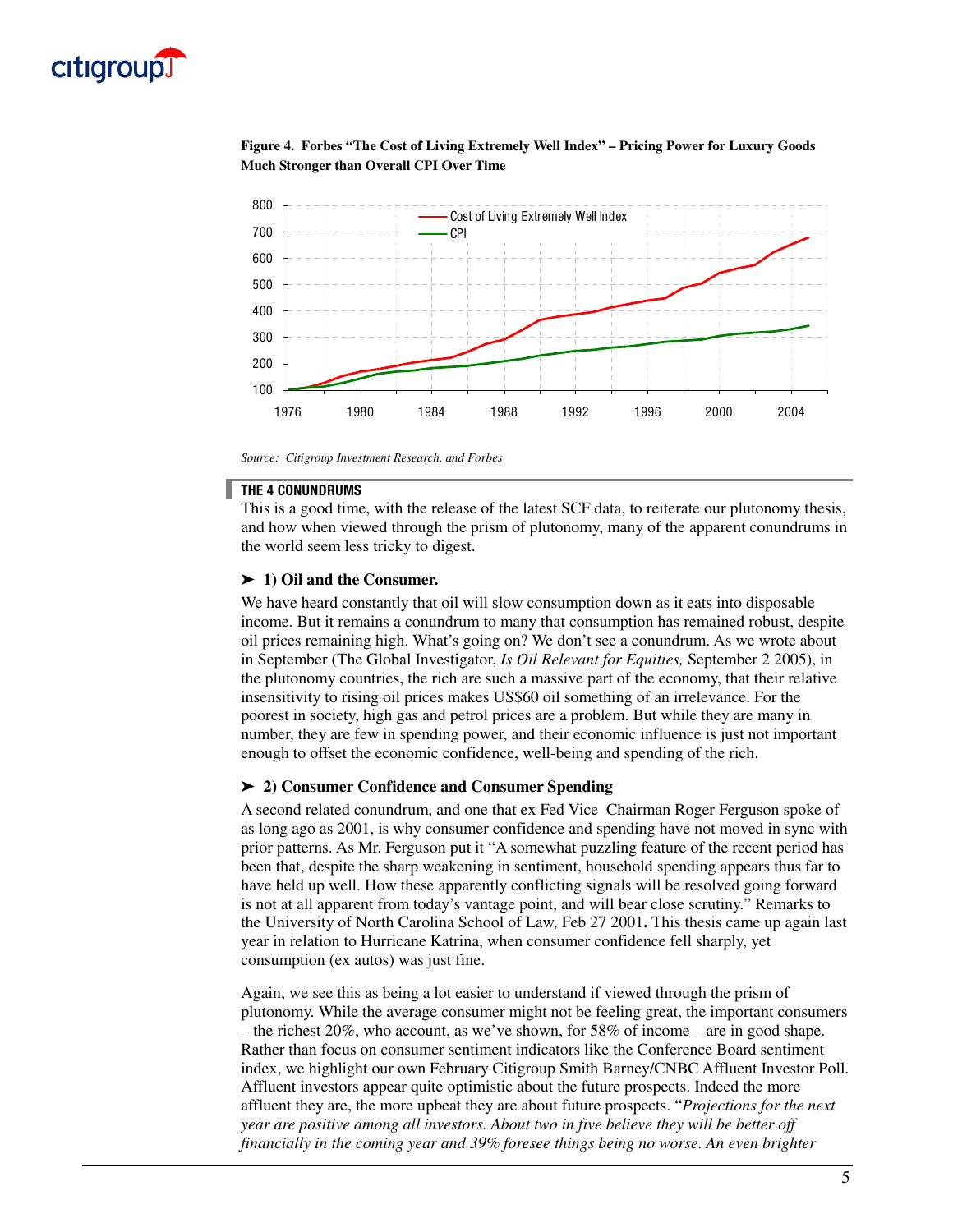

*outlook for their financial status over the next 12 months is evident among the wealthiest group of investors (assets of \$1 million or more), with 46% saying they will be better off financially in the coming year*", (see Appendix 1 for the background and methodology of the survey which was first released in January 2006).

The point here, again, is that the rich are feeling a great deal happier about their prospects, than the "average" American. And as the rich are accounting for an ever larger share of wealth and spending, it is their actions that are dictating economic demand, not the actions of the "average" American.

#### ➤ **3) Low Savings Rates**

The "disaster waiting to happen scenario" we hear about most from our clients, is the low savings rates in countries such as the UK and US. Well, we disagree that this is such a big problem in the near term, the time horizon that matters for most equity investors. As we showed in our note on Plutonomy back in October, using data from a paper written by two (then) Fed economists, the low savings rate in the US (and we believe the same holds true in the other plutonomy countries like the UK, Canada and Australia) is a function of the savings habits of the richest 20%. Figure 5 shows the savings rates split down by income quintile in the US. The richest quintile are primarily to blame for the overall fall in the savings rate in recent years – although there low savings behavior has likely been joined in the past few years by the housing-pumped non-plutonomist US consumer.

The rich are being perfectly rational. As their wealth/income ratios have been rising, and as we highlighted earlier, the latest SCF data suggests wealth/income has grown even larger, why should they not consume from their wealth rather than just their income? The more rich people there are in an economy, and the more affluent they feel (as they do right now), the more likely we believe an economy will be to experience falling savings rates. When your wealth has soared, the need to save diminishes. Rational, but apparently a conundrum and an accident waiting to happen, according to the perma-bears. Not to us.





*Source: Maki, Dean M. & Palumbo, Michael G. "Disentangling the Wealth Effect: A Cohort Analysis of Household Saving in the 1990's". Board of Governors of the Federal Reserve System & Putnam Investments. April 2001.*

#### ➤ **4) Global Imbalances and the US Dollar**

Finally, the dollar. The perma-bears told us that the current account deficit in the US was too high. It could only be lowered by raising the savings rate of the household sector which in turn would only be accomplished by rising interest rates and/or a dollar collapse. We disagree. To us plutonomists, the current account deficit is largely a function of the savings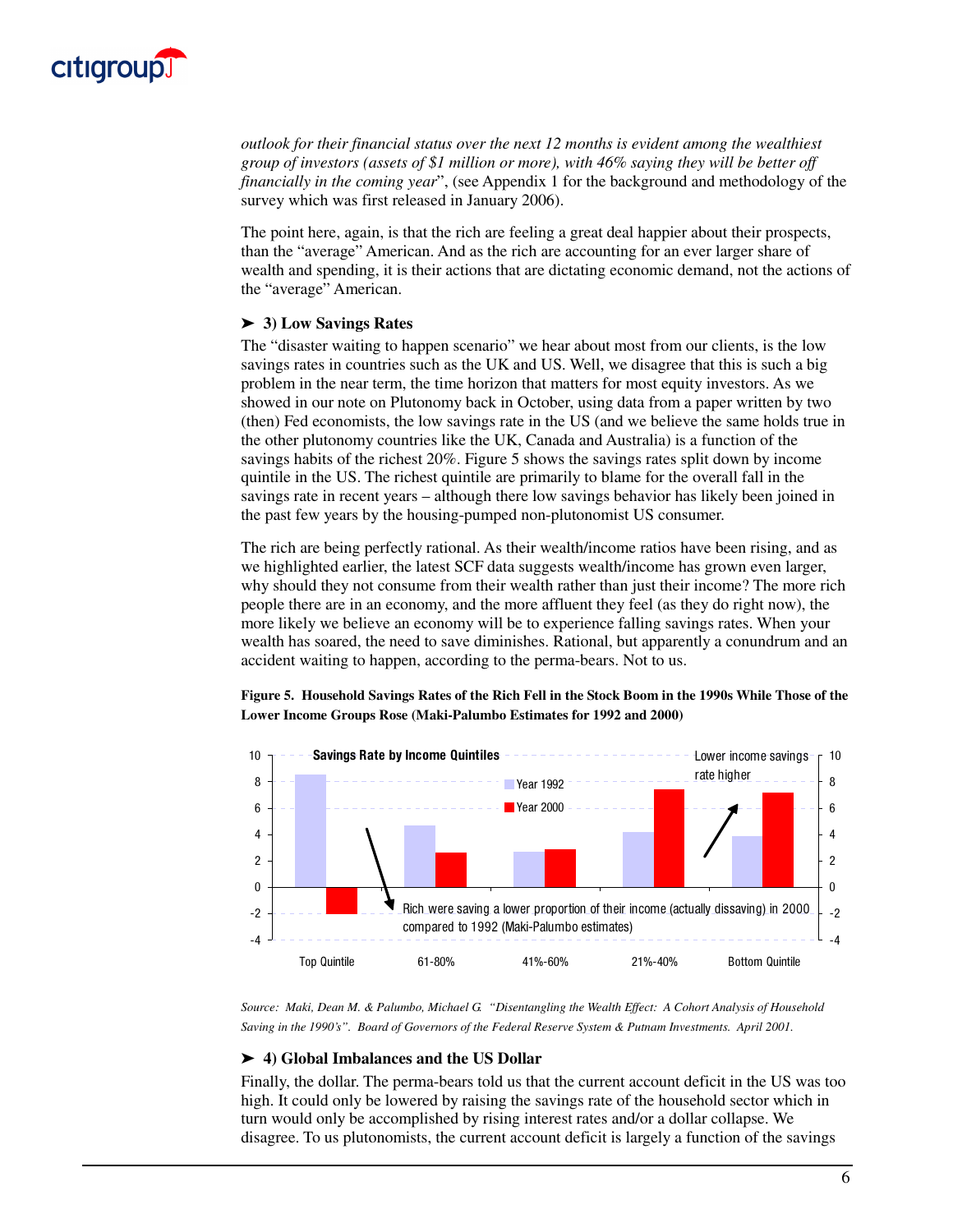

rate, which is a function of the propensity to save by the rich. As we highlighted above, they are rationally consuming out of their stock of wealth (which incidentally, keeps going up) as well as from their incomes. To them, dollar devaluations are a mild inconvenience, but not a reason to change their spending and dis-savings habits. Here's the real conundrum: if a dollar collapse is the primary way to adjust global imbalances, we would have expected the bilateral trade deficit between the US and Eurozone to have moderated following the dollar's more than 50% devaluation against the Euro between Nov 2000 and Nov 2004. Did that happen? No. The bilateral trade deficit (on a rolling 12 month total basis) *nearly doubled* from \$47.5 billion to \$83.6 billion. The bottom line to us is that plutonomics is a better explanation of these 'nasty' deficits, and currency manipulation just doesn't change the habits of plutonomists enough to make a difference.

**Figure 6. Example of A Conundrum We Believe Plutonomy Sheds Light on: Euro/US\$ Exchange Rate Appears Unrelated to the Increasing U.S. Trade Deficit with Europe**



*Source: CEIC and Citigroup Investment Research*

#### PLUTONOMY AND THE EQUITY MARKETS

There are, in our opinion, two issues for equity investors to consider. Firstly, if we are right, that plutonomy is to blame for many of the apparent conundrums that exist around the world, such as negative savings, current account deficits, no consumer recession despite high oil prices or weak consumer sentiment, then so long as the rich continue to get richer, the likelihood of these conundrums resolving themselves through traditionally disruptive means (currency collapses, consumer recessions etc) looks low. The first consequence for equity investors who worry about these issues, is that the risk premia they ascribe to equities to reflect these conundrums/worries, may be too high.

Secondly, if the rich are to keep getting richer, as we think they will do, then this has ongoing positive implications for the businesses selling to the rich. We have called these businesses "Plutonomy stocks". We see three reasons to take another look at those plutonomy stocks.

1) The Survey of Consumer Finances continues to show the robust health of the richest consumers in society. The rising net wealth to incomes ratio (now standing at over 8.4x) is an indication of just how robust the balance sheets of the rich are. While we have concerns about the spending power of the middle-income consumer in the US in the event of a housing slowdown, the richest 10% are less exposed to a housing slowdown, as their wealth is more diversified. They are rich, feeling good about their wealth (as our Citigroup Smith Barney Affluent Investor poll points out) and likely to spend.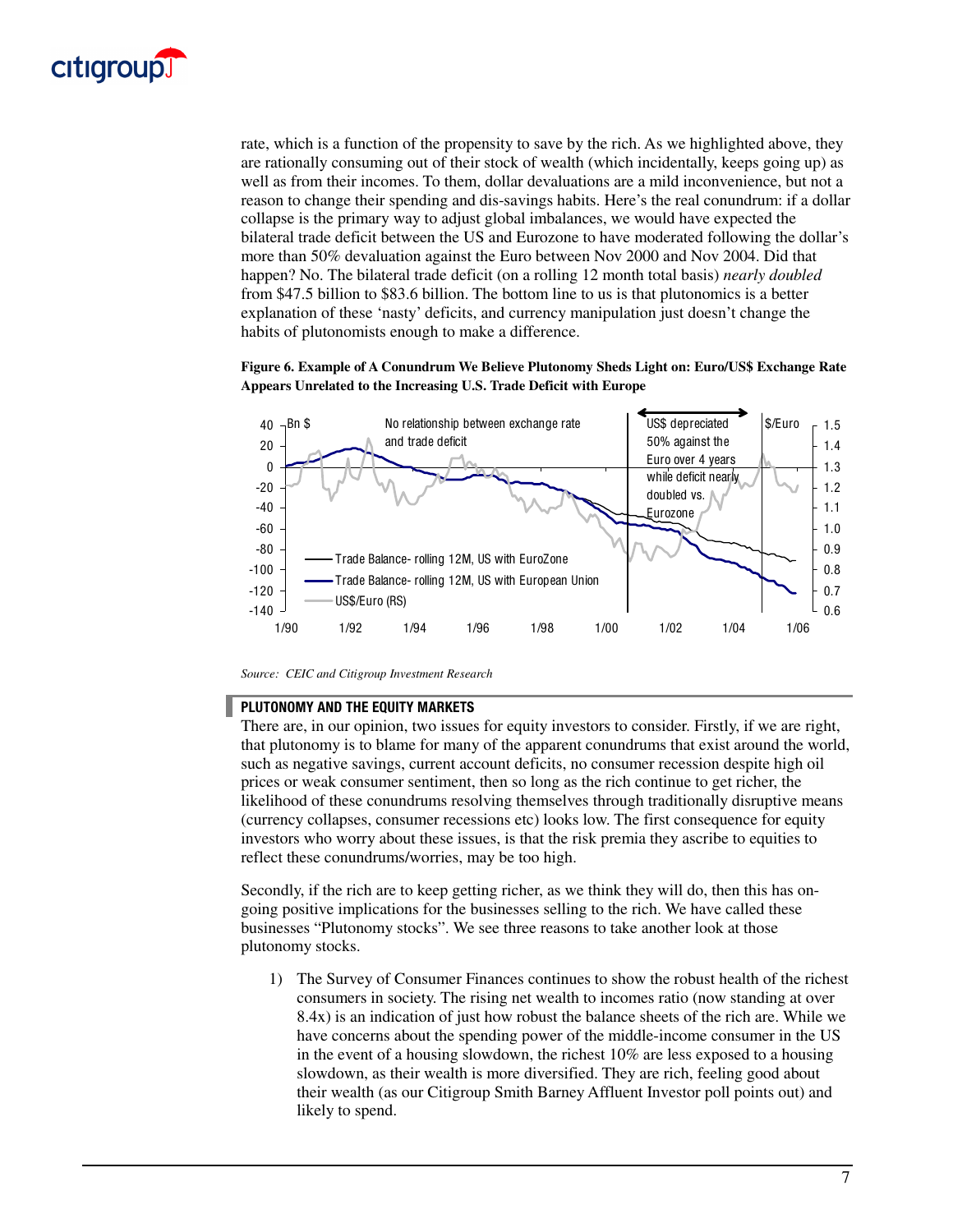

- 2) While not as impressive as in some previous years, nevertheless the Forbes CLEW Index once again shows what pricing power really is. Once more, inflation in luxury goods rose faster than general CPI as we highlighted earlier. The CLEW Index has doubled relative to overall CPI over the last 29 years. Not only is demand for luxury goods likely to be strong in the near future, but pricing power is good too. A rosy combination.
- 3) Emerging markets. It doesn't take a genius to have spotted that emerging markets are doing well. The recycling of commodity price liquidity is not only benefiting the emerging markets themselves, but is creating a new breed of brash, confident millionaire consumers. This is a boon to the Plutonomy stocks. Short of buying UK football clubs to play the recycling of these cash flows, we can see a much easier way of playing this strong demand theme in buying the plutonomy stocks.

 $\ddot{\phantom{a}}$ 

 $\sim$   $\sim$ 

So what are these plutonomy stocks? Figure 7 shows the names that we used to create our Plutonomy basket back in October. This is not an exhaustive list.

|    | Company                    | <b>RIC</b>      | Rating    | <b>MSCI GICS</b>             | Mcap<br>(U\$m) | Price<br>(Mar 2) |
|----|----------------------------|-----------------|-----------|------------------------------|----------------|------------------|
| 1  | Beneteau                   | BEN.PA          | NR.       | Cons Durables/Apparel        | 1,371          | EUR65.65         |
| 2  | Bulgari                    | <b>BULG.MI</b>  | ΝR        | Cons Durables/Apparel        | 3,629          | EUR10.16         |
| 3  | Burberry                   | <b>BRBY.L</b>   | 1M        | Cons Durables/Apparel        | 3,644          | £4.6025          |
| 4  | Coach                      | <b>COH</b>      | ΝR        | Cons Durables/Apparel        | 13,893         | \$36.24          |
| 5  | <b>Dickson Concepts</b>    | 0113.HK         | ΝR        | Retailing                    | 446            | \$11.15          |
| 6  | <b>Four Seasons Hotels</b> | FSH-SV.TO       | <b>NR</b> | <b>Consumer Services</b>     | 1,859          | \$63.97          |
| 7  | Hermes                     | RMS.PA          | ΝR        | <b>Cons Durables/Apparel</b> | 9,252          | EUR213           |
| 8  | Julius Baer                | <b>BAER.VX</b>  | 1H        | Div Financials               | 8,387          | SwF118.3         |
| 9  | Kuoni                      | KUNN.S          | 1M        | <b>Consumer Services</b>     | 1,286          | <b>SwF560</b>    |
| 10 | LVMH                       | MC.PA           | 1M        | Cons Durables/Apparel        | 46,586         | EUR79.35         |
| 11 | <b>Mandarin Oriental</b>   | MOIL.SI         | ΝR        | <b>Consumer Services</b>     | 993            | \$1              |
| 12 | Polo Ralph Lauren          | RL              | <b>NR</b> | Cons Durables/Apparel        | 3,629          | \$58.87          |
| 13 | Porsche                    | PSHG_p.DE       | ЗH        | Automobiles                  | 7,238          | EUR690.34        |
| 14 | Richemont                  | CFR.VX          | 1M        | Cons Durables/Apparel        | 26,059         | SwF59.3          |
| 15 | Rodriguez Group            | ROD.PA          | ΝR        | Cons Durables/Apparel        | 749            | <b>EUR50</b>     |
| 16 | Shangri-La Asia            | 0069.HK         | NR.       | <b>Consumer Services</b>     | 4,072          | \$12.5           |
| 17 | <b>Shinwa Art Auction</b>  | 2437            | ΝR        | <b>Consumer Services</b>     | 204            | ¥1240000         |
| 18 | Sothebys                   | BID             | <b>NR</b> | <b>Consumer Services</b>     | 1,213          | \$21.1           |
| 19 | Tasaki Shinju              | 7968            | <b>NR</b> | Cons Durables/Apparel        | 212            | ¥651             |
| 20 | Tiffanys                   | TIF             | NR.       | Retailing                    | 5,245          | \$36.87          |
| 21 | Tod's                      | TOD.MI          | <b>NR</b> | Cons Durables/Apparel        | 2,200          | EUR60.7          |
| 22 | <b>Toll Brothers</b>       | T <sub>OL</sub> | 1H        | Cons Durables/Apparel        | 5,200          | \$33.52          |
| 23 | Vontobel                   | <b>VONN.SW</b>  | ΝR        | Div Financials               | 2,559          | SwF51.45         |
| 24 | Wolford                    | WOF.F           | <b>NR</b> | Cons Durables/Apparel        | 127            | EUR21.26         |

#### **Figure 7. Basket of Plutonomy Stocks**

*Source: Factset and Citigroup Investment Research*

These stocks have done very well over the last 20 years. Figure 8 shows the performance of the Plutonomy basket relative to the MSCI AC World Index since 1985. The cumulative annual growth rate of the basket is a cool 17.8%, handsomely outperforming the MSCI World Index.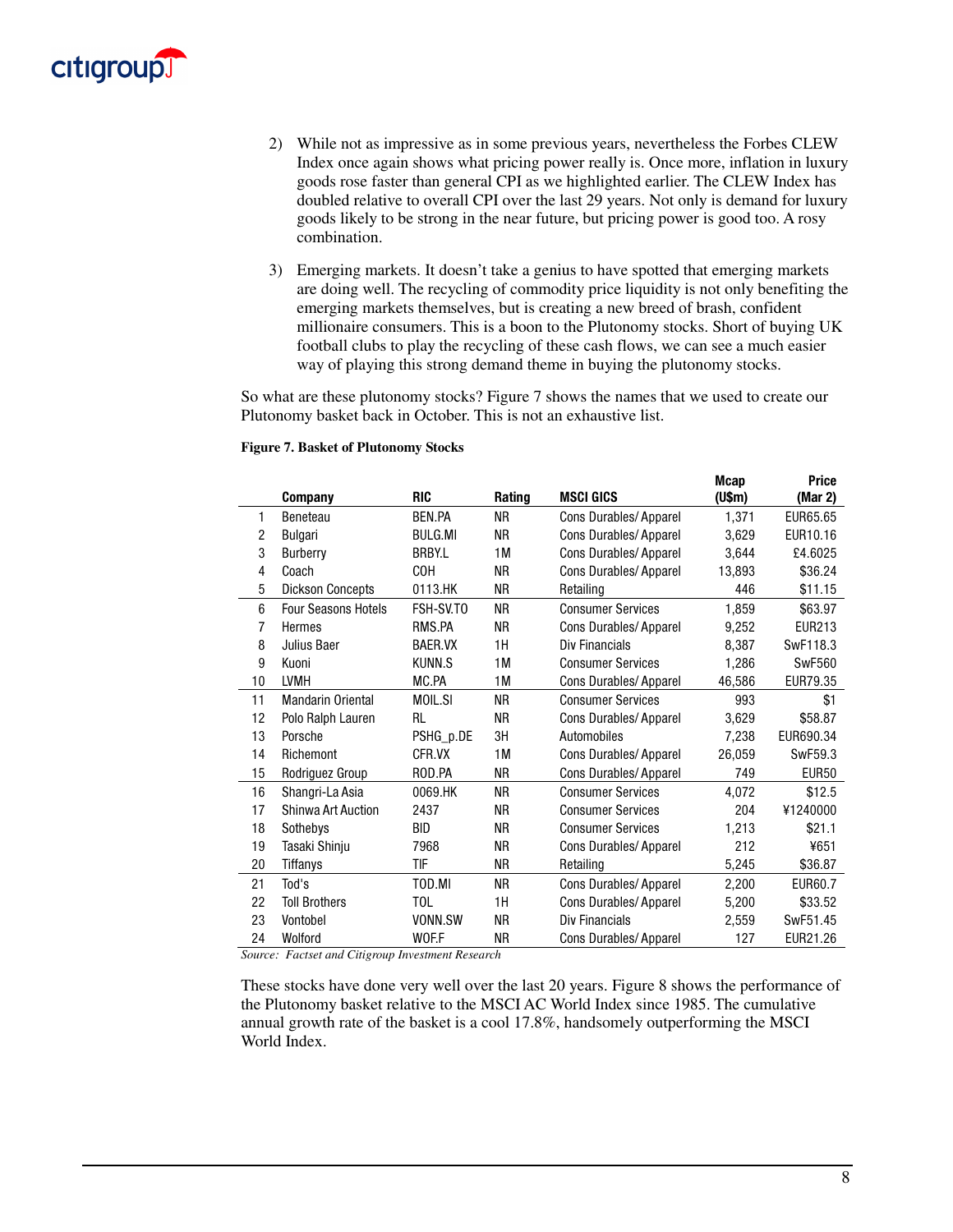

#### **Figure 8. The Plutonomy Basket Has Handsomely Outperformed the Global Equity Market Since 1985, on Average by 7.3% a Year**



*Companies in the Plutonomy Basket:shown in figure 7. Source: Citigroup Investment Research*

Critics will rightly argue, that the Plutonomy stocks are not cheap. We agree – they are currently close to a 15 year P/Book multiple relative high (1.4), compared to the MSCI World Index (figure 9). However, we find there is very limited predictive power in this valuation metric as a sell signal. A better metric for outperformance is relative pricing power – as figure 10 shows, the plutonomy stocks have tended to outperform when they exhibit relative pricing power, as we think they do right now.





*Source: Citigroup Investment Research, Worldscope and MSCI*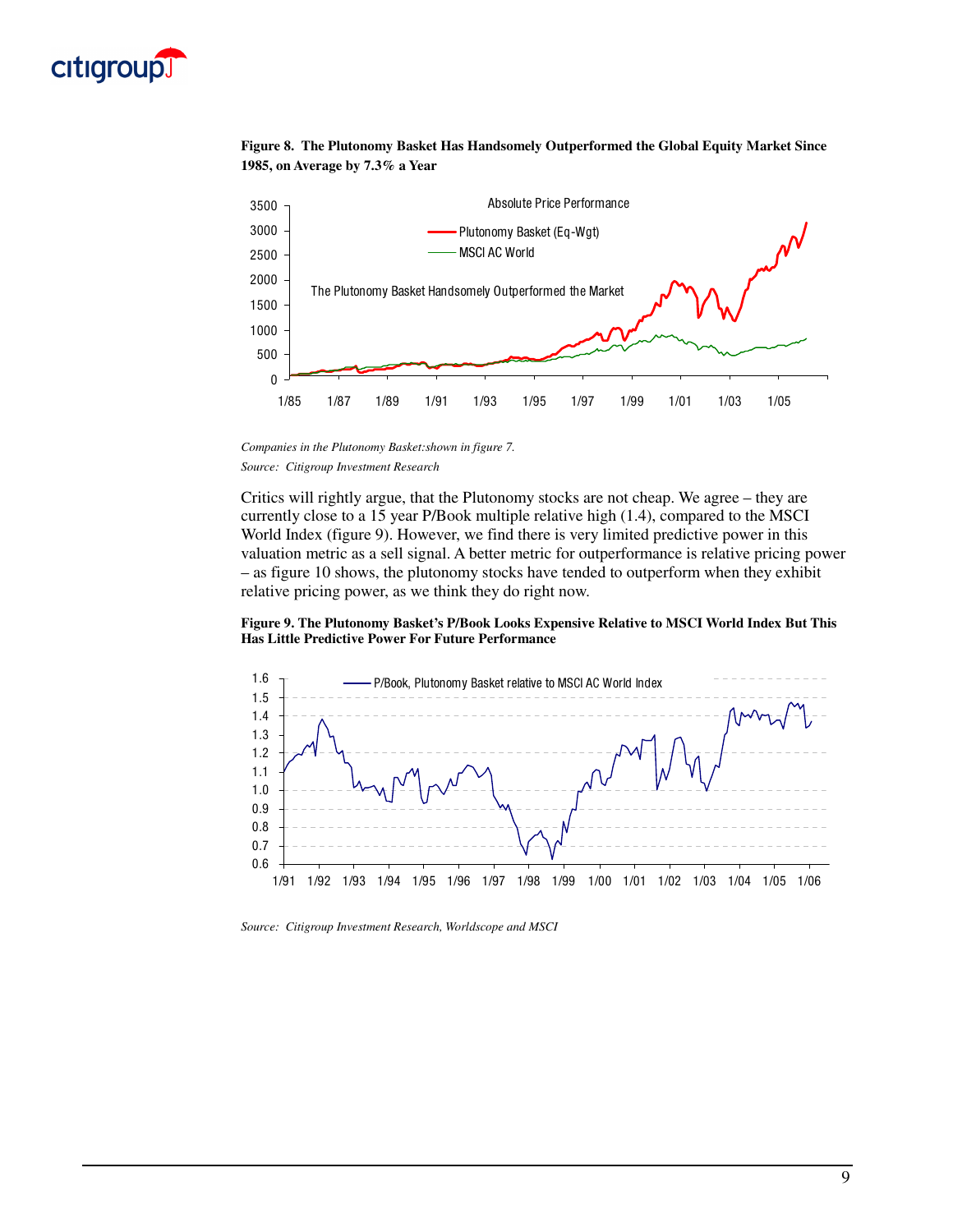

#### **Figure 10. The Performance of the Plutonomy Basket Relative to the MSCI World Index Moves In Line with The Pricing Power of the Plutonomy Companies**



*Source: Citigroup Investment Research, Forbes and MSCI*

If we are right, that the rich are going to keep getting richer over the coming years, then this outperformance should, in our opinion, continue. In the short term, we also think them attractive. Of these stocks, we would highlight two in particular – Richemont and LVMH are in our model portfolio.

**LVMH** recently announced their 2005 results, which indicated robust demand. The company also reiterated their positive outlook for 2006. In the words of our analyst Constanza Mardones, there is "no sign of a slowdown in any of (LVMH's) major markets". Constanza thinks the outlook for earnings looks "highly favorable" with a plausible chance of upgrades to come. The stock trades on 21x Constanza's forecast 2006 eps, and 11.5x 2006E EV/EBITDA.

**Richemont** recently announced 3Q results, with comparable sales up 14%. Underlying US revenues were up 18% (plutonomy at work). Our analyst Bruce Hubbard is bullish on the Richemont story as operational leverage is leading to margin improvements. Indeed, stronger margins have caused Bruce to upgrade EBIT by almost 25% over the course of the last 12 months. Though in Bruce's own words, the valuation argument no longer looks compelling, he believes that upgrades to forecasts will continue to give upside to the shares. The stock trades on a P/E of 18.6x Bruce's 2006 estimated earnings.

#### $RISKS - WHAT COULD GO WRONG?$

Our whole plutonomy thesis is based on the idea that the rich will keep getting richer. This thesis is not without its risks. For example, a policy error leading to asset deflation, would likely damage plutonomy. Furthermore, the rising wealth gap between the rich and poor will probably at some point lead to a political backlash. Whilst the rich are getting a greater share of the wealth, and the poor a lesser share, political enfrachisement remains as was – one person, one vote (in the plutonomies). At some point it is likely that labor will fight back against the rising profit share of the rich and there will be a political backlash against the rising wealth of the rich. This could be felt through higher taxation (on the rich or indirectly though higher corporate taxes/regulation) or through trying to protect indigenous laborers, in a push-back on globalization – either anti-immigration, or protectionism. We don't see this happening yet, though there are signs of rising political tensions. However we are keeping a close eye on developments.

#### **CONCLUSION**

The latest Survey of Consumer Finances for 2004 from the Fed, just released, shows that the richest 20% of Americans have gotten even wealthier since the last survey was conducted in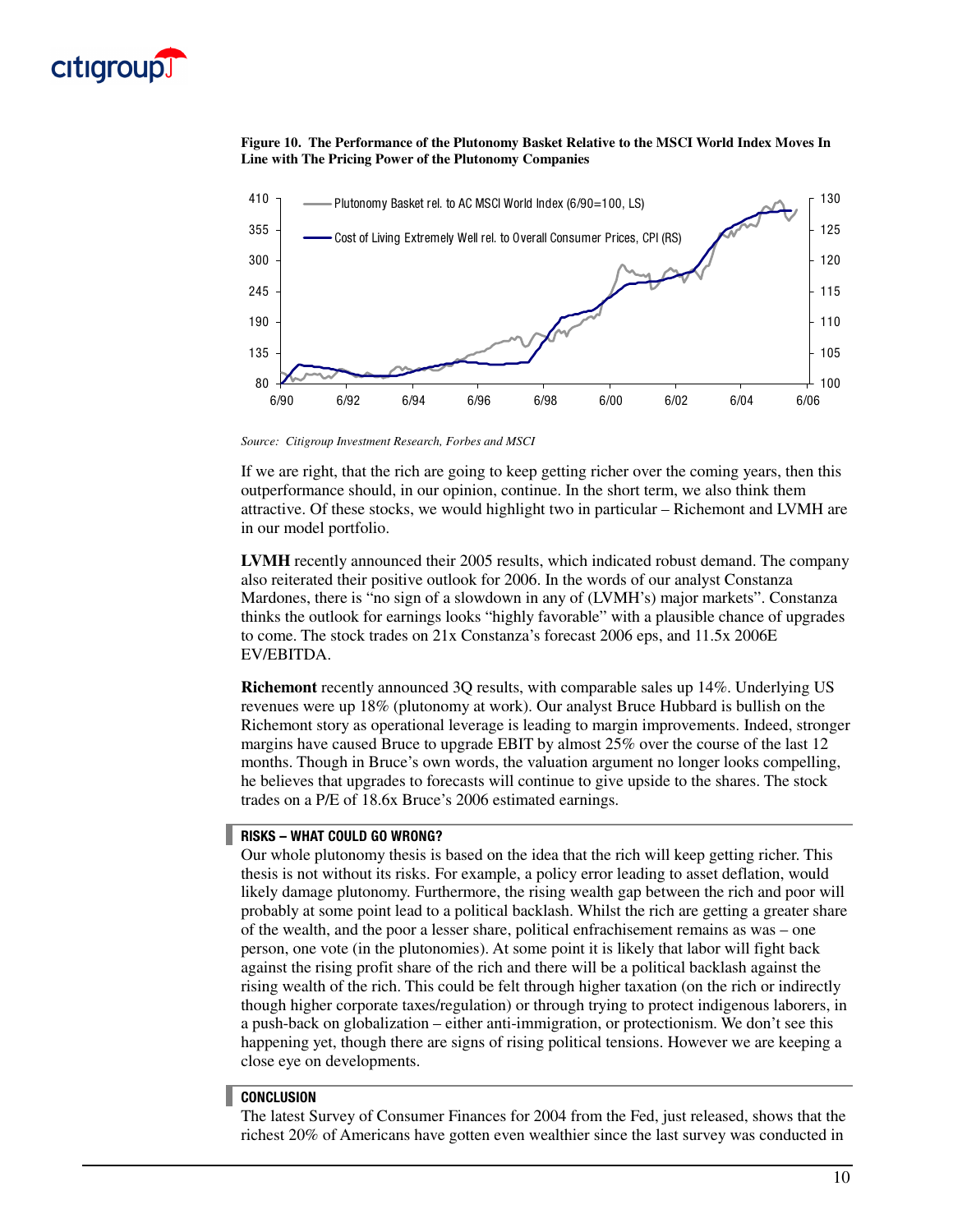

2001, and continue to enjoy a disproportionately large share of both income (58%) and wealth (68%). We should make clear that we have no normative view on whether plutonomies are good or bad. Our analysis is based on the facts, not what the society should look like.

This lies at the heart of our plutonomy thesis: that the rich are the dominant source of income, wealth and demand in plutonomy countries such as the UK, US, Canada and Australia, countries that have an economically liberal approach to wealth creation. We believe that the actions of the rich and the proportion of rich people in an economy helps explain many of the nasty conundrums and fears that have vexed our equity clients recently, such as global imbalances or why high oil prices haven't destroyed consumer demand. Plutonomy, we think explains these problems away, and tells us not to worry about them. If we shouldn't worry, the risk premia on equity markets may be too high.

Secondly, we believe that the rich are going to keep getting richer in coming years, as capitalists (the rich) get an even bigger share of GDP as a result, principally, of globalization. We expect the global pool of labor in developing economies to keep wage inflation in check, and profit margins rising – good for the wealth of capitalists, relatively bad for developed market unskilled/outsource-able labor. This bodes well for companies selling to or servicing the rich. We expect our Plutonomy basket of stocks – which has performed well relative to the S&P 500 index over the last 20 years – to continue performing well in future. From this basket, we would highlight in particular, at the moment, LVMH and Richemont.

#### **Appendix 1. Background and Methodology of the U.S. Citigroup Smith Barney February 2006 Affluent Investor Poll**

Greenwald & Associates and Synovate conducted the Citigroup Smith Barney Affluent Investor Poll, done in partnership with CNBC, between January 5 to January 20. Interviewing was conducted online with 561 investors who are members of the Synovate Consumer Opinion Panel. In order to qualify for participation, panel members had to have at least \$100,000 in financial assets (excluding real estate and employer retirement plans), a definition that describes approximately one-quarter of all U.S. households. Survey results include 177 interviews with households that have \$100,000 to \$499,999 in savings and investments, 156 interviews with those in the \$500,000 to \$999,999 asset range, and 228 interviews with investors who have \$1 million or more. Survey results have been weighted by age and asset level to reflect national population norms. The results of the Citigroup Smith Barney Investor Poll have a maximum margin of sampling error (at the 95% confidence level) of plus or minus four percentage points.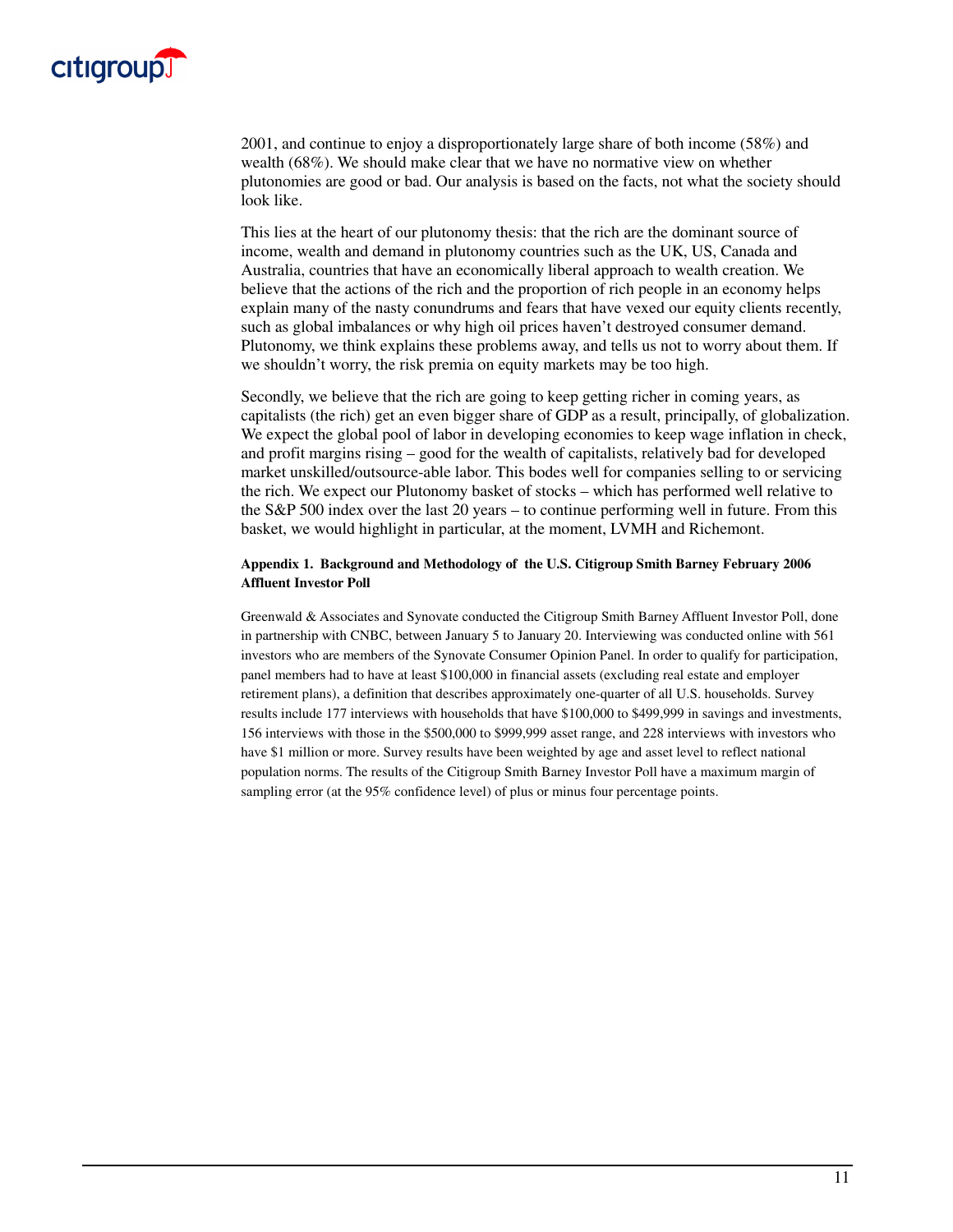

#### VALUATION AND RISKS

#### LVMH MOET HENNESSY LOUIS VUITTON (LVMH.PA, 1M,  $€80.60$ )

#### *Valuation*

Our target price is  $\epsilon$ 87. We favor a Sum of the Parts approach to valuation. In Wine & Spirits, IFRS means the group has for the first time had to publish a plausible valuation for Moet Hennessy. This value arbitrates in any potential transaction between the two owners of the JV and hence looks highly robust. Variations in the value of the three smaller divisions (Watches & Jewellery, Perfume & Cosmetics, and Selective Retail) are not material in the total. Therefore the SOTP approach essentially boils down to the valuation of Fashion  $\&$ Leather and hence Louis Vuitton.

Here we assume a 10% premium value for Louis Vuitton, compared to quoted luxury peers (Hermes, Bulgari and Richemont), reflecting the highest returns in the industry and scale dominance of the sector. High volume sales at high prices allow the brand to invest in brand communication and store environment in a way no competitor can match. This gives the brand a long-run growth dynamic while offering protection for the premium returns profile, justifying our premium valuation. Our target price is based on our SOTP of  $\epsilon$ 87. Our  $\epsilon$ 87 price equates to a 2006E group EV/EBIT multiple of 17.1x which represents an 8% premium to its European luxury peers and also seems appropriate given LVMH's superior returns.

#### *Risks*

We rate LVMH Medium Risk. The risk rating on the stock is derived after consideration of a number of factors.

These factors include an assessment of industry specific risks, financial risk and management risk. In addition, we consider historical share price volatility, based upon the input of the Citigroup quantitative research team, as a possible indicator of future stockspecific risk. With regard to LVMH, it is important to mention limitations in disclosure, however this has improved significantly in recent years. The following risks may impede the achievement of our target price:

Changes in demand for luxury goods are correlated to the macroeconomic environment and the health of consumer spending patterns. Thus, any major change in the external political or economic scenario that may directly or indirectly affect consumer confidence is a risk to LVMH's sales results.

LVMH's businesses are highly dependent on sales to tourists. This is vulnerable to geopolitical developments such as terrorism or a flu pandemic.

The group is an exporter of products sourced in Europe and therefore can suffer adverse pressures from currency on both a translational and transactional basis. These impacts can be highly volatile and highly geared.

The group uses hedging arrangements to protect the business from the worst effects of currency pressures. However hedging gains are a one-off source of profit that can fall away rapidly.

The growth of luxury goods in emerging markets such as China, India and Russia is an important attraction for the shares. However these markets can be volatile and unpredictable.

The key profit centre in the group is Louis Vuitton. Demand for the Louis Vuitton range has grown at very positive rates. However the product is overtly branded and the group would be vulnerable to changes in consumer taste in this area.

Counterfeit goods remain a problem for Luxury Goods companies. Counterfeiting is particularly big in China and could dampen Louis Vuitton's growth prospects within this critical marketplace.

*The above extracted from the report "Full Year Results First Thoughts", 2 March 2006, Analyst: Constanza Mardones*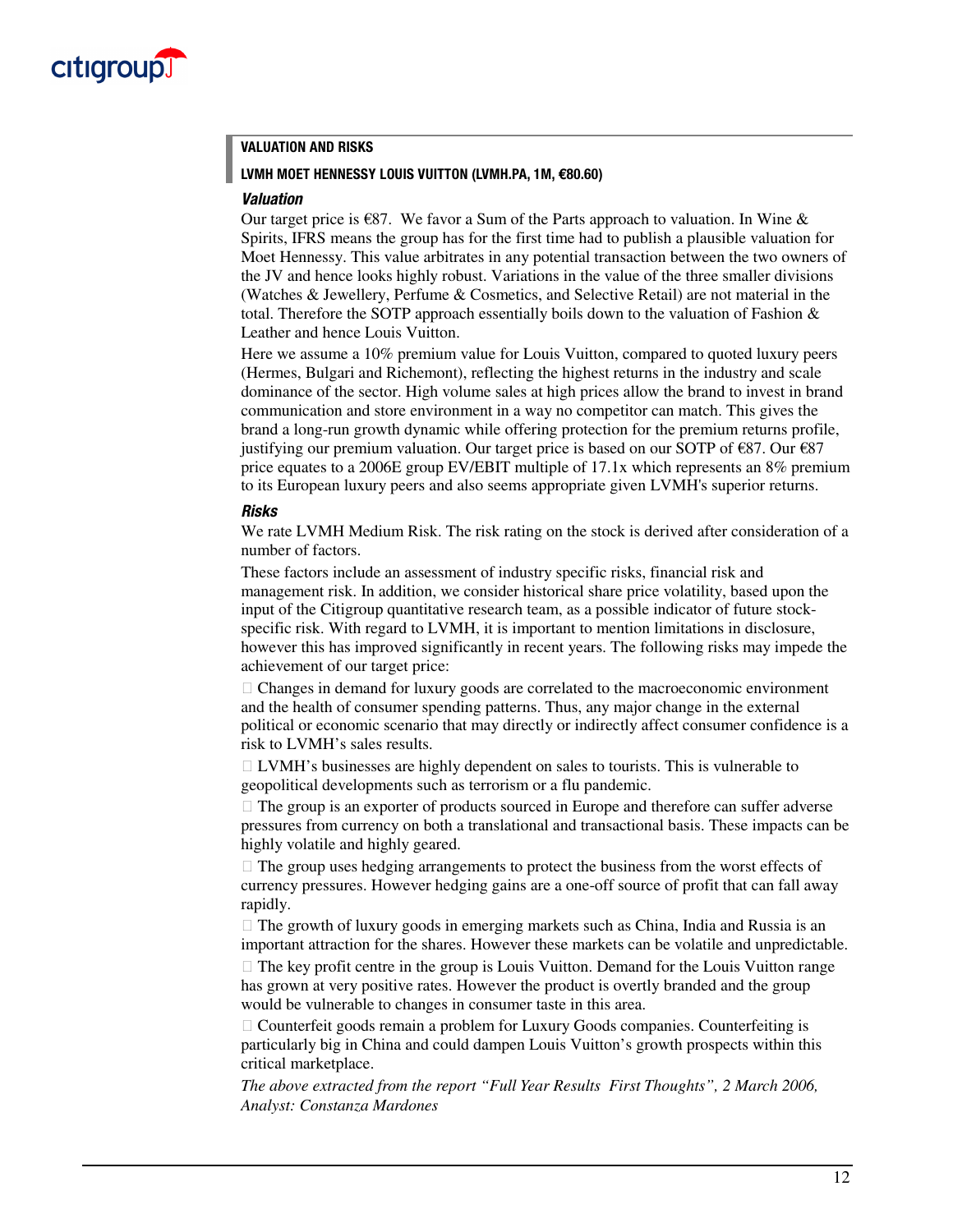

#### Compagnie Financiere Richemont AG (CFR.VX, 1M, SFr59.85)

#### *Valuation*

Our target price is SFr64. Richemont is defined as a luxury company and is benchmarked against a luxury peer group. However, its 18.3% share of BATs represents 36% of Richemont's enterprise value. To value Richemont we calculate a fair value for its luxury assets and rely on our BAT analyst, Adam Spielman, for the BAT target price. We acknowledge that Richemont has historically shown considerable innate volatility. A global business that reports in euros and has a Swiss franc quote, while holding a directly owned stake in another global business quoted in sterling, is to say the least unusual. There are unusually high levels of external, uncontrollable influences on the share price that are not linked to the usual luxury economics. Further, the public shares only have 50% of the voting rights, with the balance being held by companies ultimately held by the Rupert family. These issues raise legitimate concerns regarding the stock market rating. However, these issues are well known, fairly common in the luxury sector and issues of family ownership/visibility of earnings rarely become major stock market negatives in periods of P&L recovery. Despite a strong share price recovery, the Richemont luxury division still trades below sector valuation norms.

**Relative valuation:** We believe the last normalised (ie mid-cycle) growth and valuation cycle was 1996 to 1999. It follows that current forward luxury goods multiples should at least engage with the ratings experienced then. This is of course an imprecise exercise at the best of times, not least because accounting environments have changed, because the luxury sector in particular has/had poor earnings transparently and because the "back testing" of historical multiples references off actual profit outcomes, rather than expectations. The key influence when using such valuation frameworks has to be the confidence (or lack of) regarding current industry and sector forecast agendas. For the record, the average mid-cycle one-year forward multiple for the main luxury companies was around 23x P/E, while they are currently on a P/E multiple (on CY06 Citigroup and consensus earnings estimates) of 18.5x .

Mid-cycle (1996 to 1999) Dow Jones Euro Stoxx was trading on a TMT boom inflated year 1 P/E compared with 12.3x CY06 estimates now. The luxury goods sector traded at just over a 20% premium (23x compared with 19x) to the market in 1996 to 1999, while it is currently trading at around a 60% premium on CY05 estimates. At a sector level, one can make the case that we are yet to see "recovered peak" margins and further, that it has a unique opportunity to benefit from the current shift of the centre gravity of the global economy to Asia. Current sector earnings estimates continue to have upwards revisions whilst also offering premium earnings growth rates relative to the wider market.

Regarding Richemont, we believe the specifics of its leveraged P&L, and the probability of further upgrades make its (luxury only) P/E discount to the sector to March 2007E (10%) still look moderately conservative. The luxury only division is on 18.5x to March 2007E. We would argue that there are stronger drivers of relative earnings performance at Richemont than for the sector as a whole, not least because of the scale of the recovery seen now underway. Our target of CHF64 would see the shares on a luxury only P/E of 22.5x March 2007E, representing a 11% premium to sector averages (ex Richemont) to March 2007. This is based upon subtracting BAT's stake at our target. Equally this would put the luxury only EV to sales ratio on 3.3x, in line with sector averages. Though arguably ambitious, these multiples seem defensible on the basis that we expect further relative forecast upgrades from Richemont.

#### *Risks*

The Medium Risk rating on the stock is derived after consideration of a number of factors. These factors include an assessment of industry-specific risks, financial risk and management risk. In addition, we consider historical share price volatility, based upon the input of the Citigroup quantitative research team, as a possible indicator of future stock-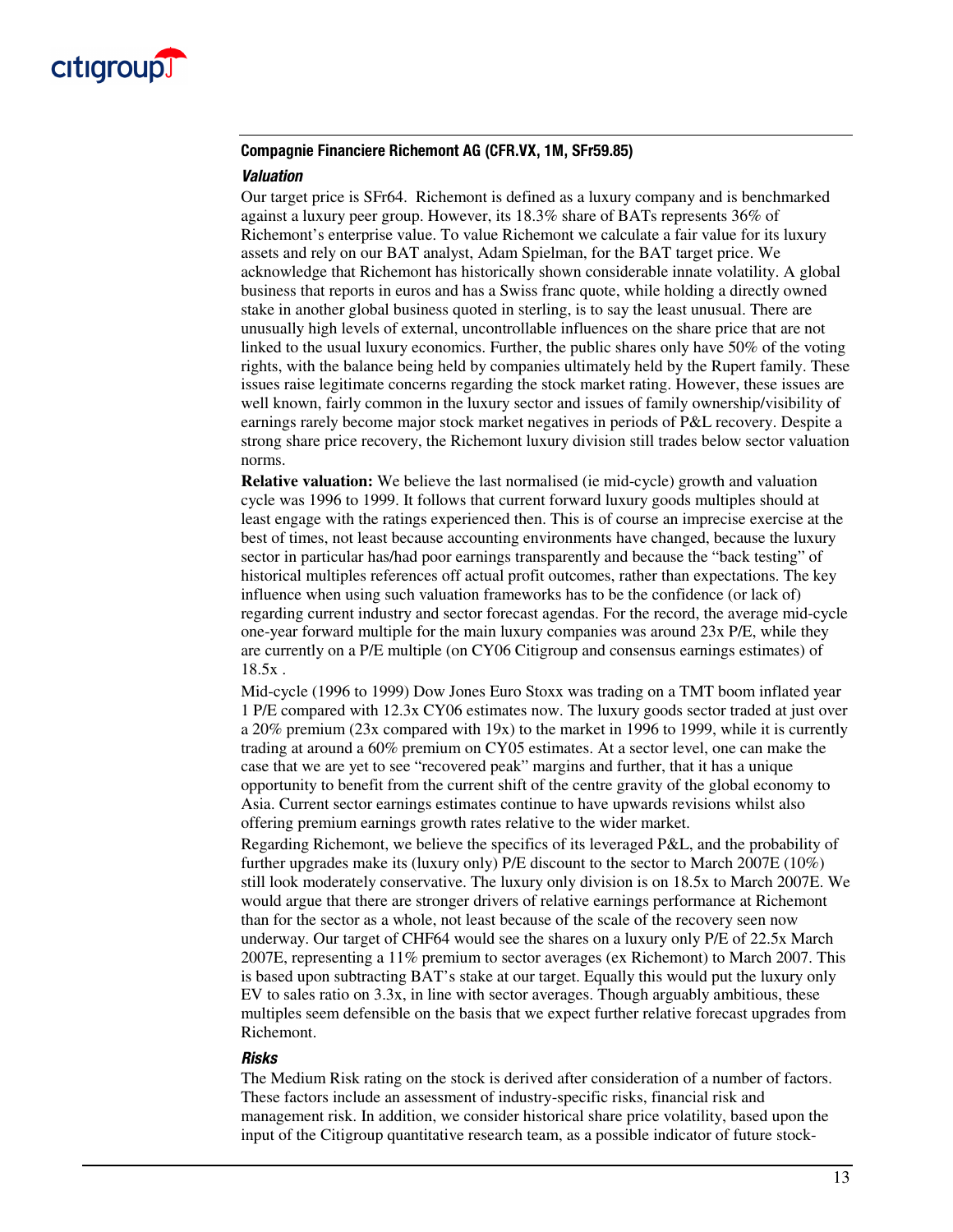

specific risk. With regard to Richemont, we would highlight the following factors that could impede achievement of our target price:

Changes in luxury goods demand is correlated to the macroeconomic environment and the health of consumer spending patterns. Thus, any major change in the external political or economic scenario that may directly or indirectly affect consumer confidence is a risk to Richemont's sales results.

After several two years of steep price increases in the US we are concerned that any return to further US dollar weakness, which would necessitate further price increases, could impact demand. We are concerned that the price elasticity could have changed.

Cartier has embarked on a strategy to increase its exposure to the entry-level luxury market. Up to a point this should be value enhancing, but Richemont needs to be watchful not to erode the brand value.

Richemont's sales are also exposed to international travel patterns. The SARS virus took a toll on traveller numbers, but bird flu is now a risk, albeit one that is very hard to quantify. Terrorism attacks could severely impede travel and hence Richemont's growth.

Company management is faced with the task of sustaining the more costconscious, business-case driven strategy, which will require different skills from the old "maison" driven strategy.

Industry overcapacity and shorter development cycles could see a plethora of new launches from Richemont and its competitors that could push up costs.

Though we believe Richemont still offers good prospects of upwards earnings revisions we wonder if the second half of this year will represent the tail end of the supernormal growth phase. Further, though it is impossible to quantify the odds, there is no denying that Richemont has shown above-average revenue vulnerability to events that have disrupted travel patterns. Avian flu could be highly disruptive of travel patterns.

Exposure to the tobacco industry is a more company-specific risk. Richemont's investment in BAT gives it exposure to the tobacco industry, and the share price is thus susceptible to the litigation that goes with tobacco.

*The above extracted from "Richemont: What a Wonderful World", 30 January, 2006, Analyst: Bruce Hubbard*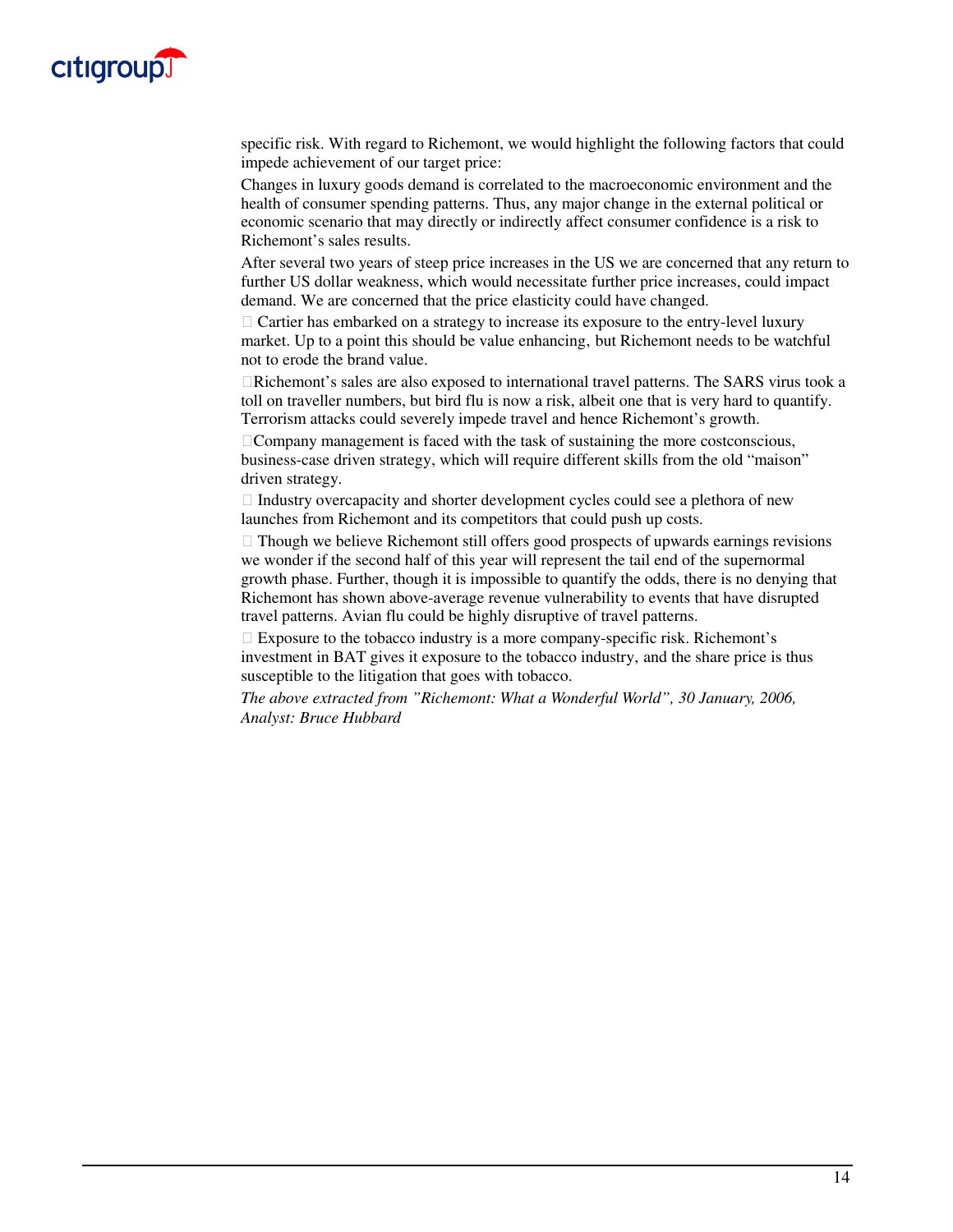

# **ANALYST CERTIFICATION APPENDIX A-1**

We, Ajay Kapur, Niall MacLeod and Narendra Singh, research analysts and the authors of this report, hereby certify that all of the views expressed in this research report accurately reflect our personal views about any and all of the subject issuer(s) or securities. We also certify that no part of our compensation was, is, or will be directly or indirectly related to the specific recommendation(s) or view(s) in this report.

#### **IMPORTANT DISCLOSURES**

#### **Richemont (CFR.VX)**



#### **LVMH (LVMH.PA)**



Citigroup Global Markets Inc. or its affiliates beneficially owns 1% or more of any class of common equity securities of LVMH. This position reflects information available as of the prior business day.

Citigroup Global Markets Inc. or its affiliates has received compensation for investment banking services provided within the past 12 months from LVMH.

Citigroup Global Markets Inc. or an affiliate received compensation for products and services other than investment banking services from LVMH and Richemont in the past 12 months.

Citigroup Global Markets Inc. currently has, or had within the past 12 months, the following company(ies) as investment banking client(s): LVMH.

Citigroup Global Markets Inc. currently has, or had within the past 12 months, the following company(ies) as clients, and the services provided were non-investment-banking, securities-related: LVMH and Richemont.

Citigroup Global Markets Inc. currently has, or had within the past 12 months, the following company(ies) as clients, and the services provided were non-investment-banking, non-securities-related: LVMH.

Analysts' compensation is determined based upon activities and services intended to benefit the investor clients of Citigroup Global Markets Inc. and its affiliates ("the Firm"). Like all Firm employees, analysts receive compensation that is impacted by overall firm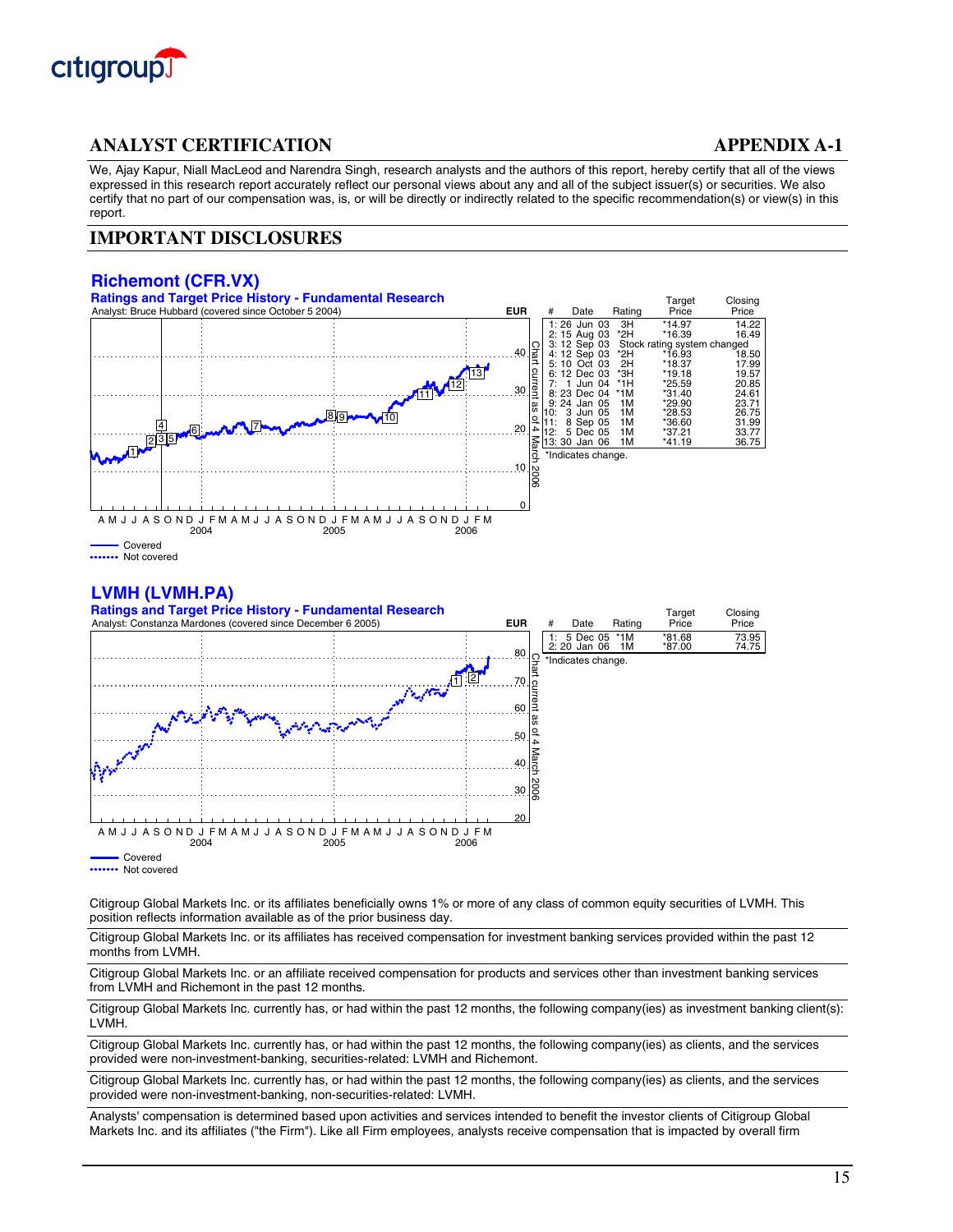

profitability, which includes revenues from, among other business units, the Private Client Division, Institutional Equities, and Investment Banking.

| <b>Citigroup Investment Research Ratings Distribution</b>                  |      |       |       |
|----------------------------------------------------------------------------|------|-------|-------|
| Data current as of 31 December 2005                                        | Buv  | Hold  | Sell  |
| Citigroup Investment Research Global Fundamental Coverage (2784)           | 42%  | 41%   | 17%   |
| % of companies in each rating category that are investment banking clients | 47%  | 48%   | 37%   |
| Luxury Goods -- Europe (6)                                                 | 100% | 0%    | $0\%$ |
| % of companies in each rating category that are investment banking clients | 17%  | $0\%$ | 0%    |

**Guide to Fundamental Research Investment Ratings:**

Citigroup Investment Research's stock recommendations include a risk rating and an investment rating.

**Risk ratings**, which take into account both price volatility and fundamental criteria, are: Low (L), Medium (M), High (H), and Speculative (S).

**Investment ratings** are a function of Citigroup Investment Research's expectation of total return (forecast price appreciation and dividend yield within the next 12 months) and risk rating.

For securities in developed markets (US, UK, Europe, Japan, and Australia/New Zealand), investment ratings are: Buy (1) (expected total return of 10% or more for Low-Risk stocks, 15% or more for Medium-Risk stocks, 20% or more for High-Risk stocks, and 35% or more for Speculative stocks); Hold (2) (0%-10% for Low-Risk stocks, 0%-15% for Medium-Risk stocks, 0%-20% for High-Risk stocks, and 0%-35% for Speculative stocks); and Sell (3) (negative total return).

Investment ratings are determined by the ranges described above at the time of initiation of coverage, a change in investment and/or risk rating, or a change in target price (subject to limited management discretion). At other times, the expected total returns may fall outside of these ranges because of market price movements and/or other short-term volatility or trading patterns. Such interim deviations from specified ranges will be permitted but will become subject to review by Research Management. Your decision to buy or sell a security should be based upon your personal investment objectives and should be made only after evaluating the stock's expected performance and risk.

Between September 9, 2002, and September 12, 2003, Citigroup Investment Research's stock ratings were based upon expected performance over the following 12 to 18 months relative to the analyst's industry coverage universe at such time. An Outperform (1) rating indicated that we expected the stock to outperform the analyst's industry coverage universe over the coming 12-18 months. An In-line (2) rating indicated that we expected the stock to perform approximately in line with the analyst's coverage universe. An Underperform (3) rating indicated that we expected the stock to underperform the analyst's coverage universe. In emerging markets, the same ratings classifications were used, but the stocks were rated based upon expected performance relative to the primary market index in the region or country. Our complementary Risk rating system -- Low (L), Medium (M), High (H), and Speculative (S) -- took into account predictability of financial results and stock price volatility. Risk ratings for Asia Pacific were determined by a quantitative screen which classified stocks into the same four risk categories. In the major markets, our Industry rating system -- Overweight, Marketweight, and Underweight -- took into account each analyst's evaluation of their industry coverage as compared to the primary market index in their region over the following 12 to 18 months.

#### **OTHER DISCLOSURES**

Within the past 5 years, Citigroup Global Markets Inc. or its affiliates has acted as manager or co manager of a public offering of fixed income securities of LVMH.

Citigroup Global Markets Inc. or its affiliates beneficially owns 2% or more of any class of common equity securities of LVMH.

For securities recommended in the Product in which the Firm is not a market maker, the Firm is a liquidity provider in the issuers' financial instruments and may act as principal in connection with such transactions. The Firm is a regular issuer of traded financial instruments linked to securities that may have been recommended in the Product. The Firm regularly trades in the securities of the subject company(ies) discussed in the Product. The Firm may engage in securities transactions in a manner inconsistent with the Product and, with respect to securities covered by the Product, will buy or sell from customers on a principal basis.

Securities recommended, offered, or sold by the Firm: (i) are not insured by the Federal Deposit Insurance Corporation: (ii) are not deposits or other obligations of any insured depository institution (including Citibank); and (iii) are subject to investment risks, including the possible loss of the principal amount invested. Although information has been obtained from and is based upon sources that the Firm believes to be reliable, we do not guarantee its accuracy and it may be incomplete and condensed. Note, however, that the Firm has taken all reasonable steps to determine the accuracy and completeness of the disclosures made in the Important Disclosures section of the Product. In producing Products, members of the Firm's research department may have received assistance from the subject company(ies) referred to in the Product. Any such assistance may have included access to sites owned, leased or otherwise operated or controlled by the issuers and meetings with management, employees or other parties associated with the subject company(ies). Firm policy prohibits research analysts from sending draft research to subject companies. However, it should be presumed that the author of the Product has had discussions with the subject company to ensure factual accuracy prior to publication. All opinions, projections and estimates constitute the judgment of the author as of the date of the Product and are subject to change without notice. Prices and availability of financial instruments also are subject to change without notice. Although Citigroup Investment Research does not set a predetermined frequency for publication, if the Product is a fundamental research report, it is the intention of Citigroup Investment Research to provide research coverage of the/those issuer(s) mentioned therein, including in response to news affecting this issuer, subject to applicable quiet periods and capacity constraints. The Product is for informational purposes only and is not intended as an offer or solicitation for the purchase or sale of a security. Any decision to purchase securities mentioned in the Product must take into account existing public information on such security or any registered prospectus.

Investing in non-U.S. securities, including ADRs, may entail certain risks. The securities of non-U.S. issuers may not be registered with, nor be subject to the reporting requirements of the U.S. Securities and Exchange Commission. There may be limited information available on foreign securities. Foreign companies are generally not subject to uniform audit and reporting standards, practices and requirements comparable to those in the U.S. Securities of some foreign companies may be less liquid and their prices more volatile than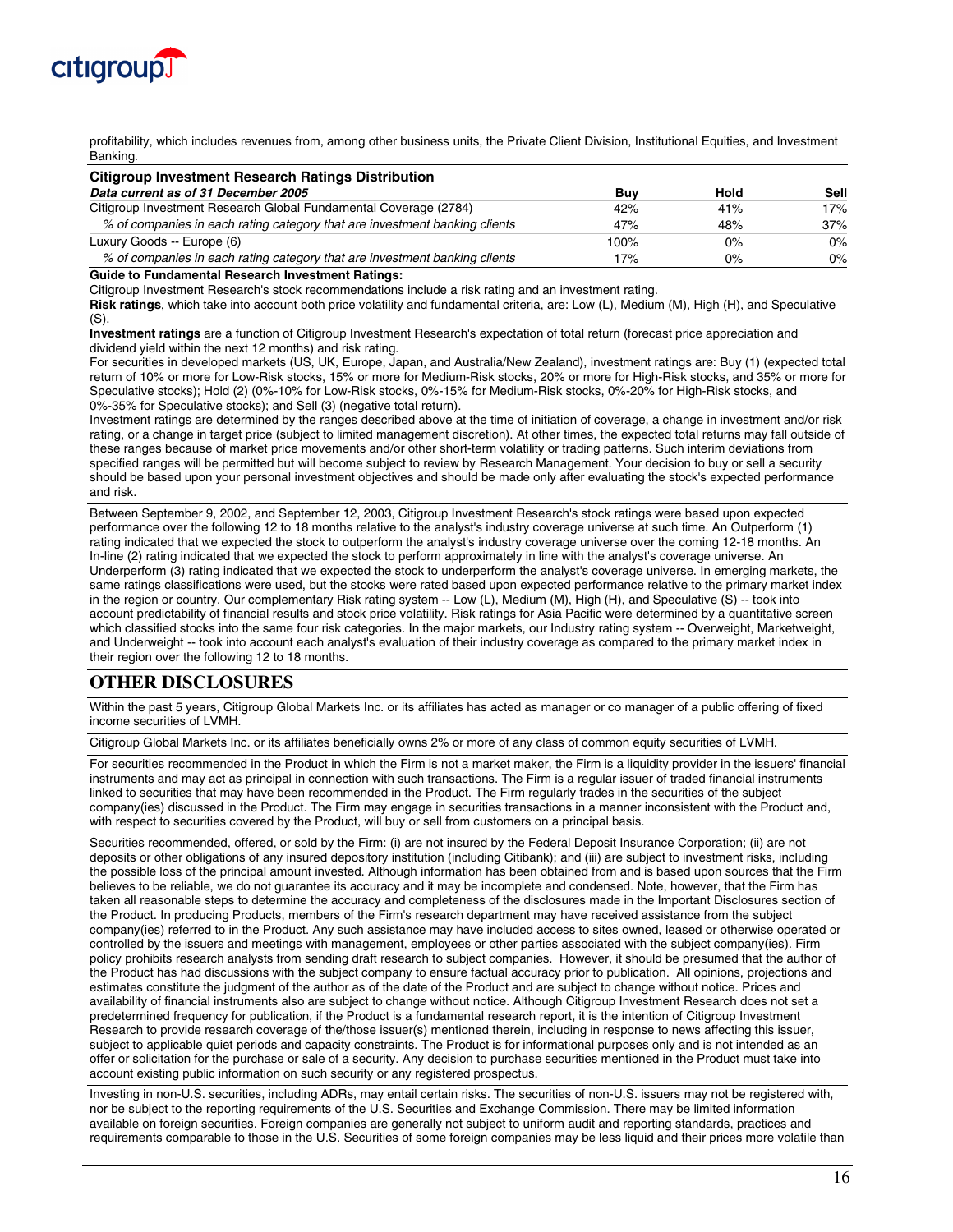

securities of comparable U.S. companies. In addition, exchange rate movements may have an adverse effect on the value of an investment in a foreign stock and its corresponding dividend payment for U.S. investors. Net dividends to ADR investors are estimated, using withholding tax rates conventions, deemed accurate, but investors are urged to consult their tax advisor for exact dividend computations. Investors who have received the Product from the Firm may be prohibited in certain states or other jurisdictions from purchasing securities mentioned in the Product from the Firm. Please ask your Financial Consultant for additional details. Citigroup Global Markets Inc. takes responsibility for the Product in the United States. Any orders by non-US investors resulting from the information contained in the Product may be placed only through Citigroup Global Markets Inc.

The Citigroup legal entity that takes responsibility for the production of the Product is the legal entity which the first named author is employed by. The Product is made available in Australia to wholesale clients through Citigroup Global Markets Australia Pty Ltd. (ABN 64 003 114 832 and AFSL No. 240992) and to retail clients through Citigroup Wealth Advisors Pty Ltd. (ABN 19 009 145 555 and AFSL No. 240813), Participants of the ASX Group and regulated by the Australian Securities & Investments Commission. Citigroup Centre, 2 Park Street, Sydney, NSW 2000. If the Product is being made available in certain provinces of Canada by Citigroup Global Markets (Canada) Inc. ("CGM Canada"), CGM Canada has approved the Product. Citigroup Place, 123 Front Street West, Suite 1100, Toronto, Ontario M5J 2M3. The Product may not be distributed to private clients in Germany. The Product is distributed in Germany by Citigroup Global Markets Deutschland AG & Co. KGaA, which is regulated by Bundesanstalt fuer Finanzdienstleistungsaufsicht (BaFin). Frankfurt am Main, Reuterweg 16, 60323 Frankfurt am Main. If the Product is made available in Hong Kong by, or on behalf of, Citigroup Global Markets Asia Ltd., it is attributable to Citigroup Global Markets Asia Ltd., Citibank Tower, Citibank Plaza, 3 Garden Road, Hong Kong. Citigroup Global Markets Asia Ltd. is regulated by Hong Kong Securities and Futures Commission. If the Product is made available in Hong Kong by The Citigroup Private Bank to its clients, it is attributable to Citibank N.A., Citibank Tower, Citibank Plaza, 3 Garden Road, Hong Kong. The Citigroup Private Bank and Citibank N.A. is regulated by the Hong Kong Monetary Authority. The Product is made available in India by Citigroup Global Markets India Private Limited, which is regulated by Securities and Exchange Board of India. Bakhtawar, Nariman Point, Mumbai 400-021. If the Product was prepared by Citigroup Investment Research and distributed in Japan by Nikko Citigroup Ltd., it is being so distributed under license. Nikko Citigroup Limited is regulated by Financial Services Agency, Securities and Exchange Surveillance Commission, Japan Securities Dealers Association, Tokyo Stock Exchange and Osaka Securities Exchange. Akasaka Park Building, 2-20, Akasaka 5-chome, Minato-ku, Tokyo 107-6122. The Product is made available in Korea by Citigroup Global Markets Korea Securities Ltd., which is regulated by Financial Supervisory Commission and the Financial Supervisory Service. Hungkuk Life Insurance Building, 226 Shinmunno 1-GA, Jongno-Gu, Seoul, 110-061. The Product is made available in Malaysia by Citigroup Global Markets Malaysia Sdn Bhd, which is regulated by Malaysia Securities Commission. Menara Citibank, 165 Jalan Ampang, Kuala Lumpur, 50450. The Product is made available in Mexico by Acciones y Valores Banamex, S.A. De C. V., Casa de Bolsa, which is regulated by Comision Nacional Bancaria y de Valores. Reforma 398, Col. Juarez, 06600 Mexico, D.F. In New Zealand the Product is made available through Citigroup Global Markets New Zealand Ltd., a Participant of the New Zealand Exchange Limited and regulated by the New Zealand Securities Commission. Level 19, Mobile on the Park, 157 lambton Quay, Wellington. The Product is made available in Poland by Dom Maklerski Banku Handlowego SA an indirect subsidiary of Citigroup Inc., which is regulated by Komisja Papierów Wartosciowych i Gield. Bank Handlowy w Warszawie S.A. ul. Senatorska 16, 00-923 Warszawa. The Product is made available in the Russian Federation through ZAO Citibank, which is licensed to carry out banking activities in the Russian Federation in accordance with the general banking license issued by the Central Bank of the Russian Federation and brokerage activities in accordance with the license issued by the Federal Service for Financial Markets. Neither the Product nor any information contained in the Product shall be considered as advertising the securities mentioned in this report within the territory of the Russian Federation or outside the Russian Federation. The Product does not constitute an appraisal within the meaning of the Federal Law of the Russian Federation of 29 July 1998 No. 135-FZ (as amended) On Appraisal Activities in the Russian Federation. 8-10 Gasheka Street, 125047 Moscow. The Product is made available in Singapore through Citigroup Global Markets Singapore Pte. Ltd., a Capital Markets Services Licence holder, and regulated by Monetary Authority of Singapore. 1 Temasek Avenue, #39-02 Millenia Tower, Singapore 039192. Citigroup Global Markets (Pty) Ltd. is incorporated in the Republic of South Africa (company registration number 2000/025866/07) and its registered office is at 145 West Street, Sandton, 2196, Saxonwold. Citigroup Global Markets (Pty) Ltd. is regulated by JSE Securities Exchange South Africa, South African Reserve Bank and the Financial Services Board. The investments and services contained herein are not available to private customers in South Africa. The Product is made available in Taiwan through Citigroup Global Markets Inc. (Taipei Branch), which is regulated by Securities & Futures Bureau. No portion of the report may be reproduced or quoted in Taiwan by the press or any other person. No. 8 Manhattan Building, Hsin Yi Road, Section 5, Taipei 100, Taiwan. The Product is made available in Thailand through Citicorp Securities (Thailand) Ltd., which is regulated by the Securities and Exchange Commission of Thailand. 18/F, 22/F and 29/F, 82 North Sathorn Road, Silom, Bangrak, Bangkok 10500, Thailand. The Product is made available in United Kingdom by Citigroup Global Markets Limited, which is regulated by Financial Services Authority. This material may relate to investments or services of a person outside of the UK or to other matters which are not regulated by the FSA and further details as to where this may be the case are available upon request in respect of this material. Citigroup Centre, Canada Square, Canary Wharf, London, E14 5LB. The Product is made available in United States by Citigroup Global Markets Inc, which is regulated by NASD, NYSE and the US Securities and Exchange Commission. 388 Greenwich Street, New York, NY 10013. Unless specified to the contrary, within EU Member States, the Product is made available by Citigroup Global Markets Limited, which is regulated by Financial Services Authority. Many European regulators require that a firm must establish, implement and make available a policy for managing conflicts of interest arising as a result of publication or distribution of investment research. The policy applicable to Citigroup Investment Research's Products can be found at www.citigroupgeo.com. Compensation of equity research analysts is determined by equity research management and Citigroup's senior management and is not linked to specific transactions or recommendations. The Product may have been distributed simultaneously, in multiple formats, to the Firm's worldwide institutional and retail customers. The Product is not to be construed as providing investment services in any jurisdiction where the provision of such services would be illegal. Subject to the nature and contents of the Product, the investments described therein are subject to fluctuations in price and/or value and investors may get back less than originally invested. Certain high-volatility investments can be subject to sudden and large falls in value that could equal or exceed the amount invested. Certain investments contained in the Product may have tax implications for private customers whereby levels and basis of taxation may be subject to change. If in doubt, investors should seek advice from a tax adviser. Advice in the Product has been prepared without taking account of the objectives, financial situation or needs of any particular investor. Accordingly, investors should, before acting on the advice, consider the appropriateness of the advice, having regard to their objectives, financial situation and needs.

© 2006 Citigroup Global Markets Inc. Citigroup Investment Research is a division and service mark of Citigroup Global Markets Inc. and its affiliates and is used and registered throughout the world. Citigroup and the Umbrella Device are trademarks and service marks of